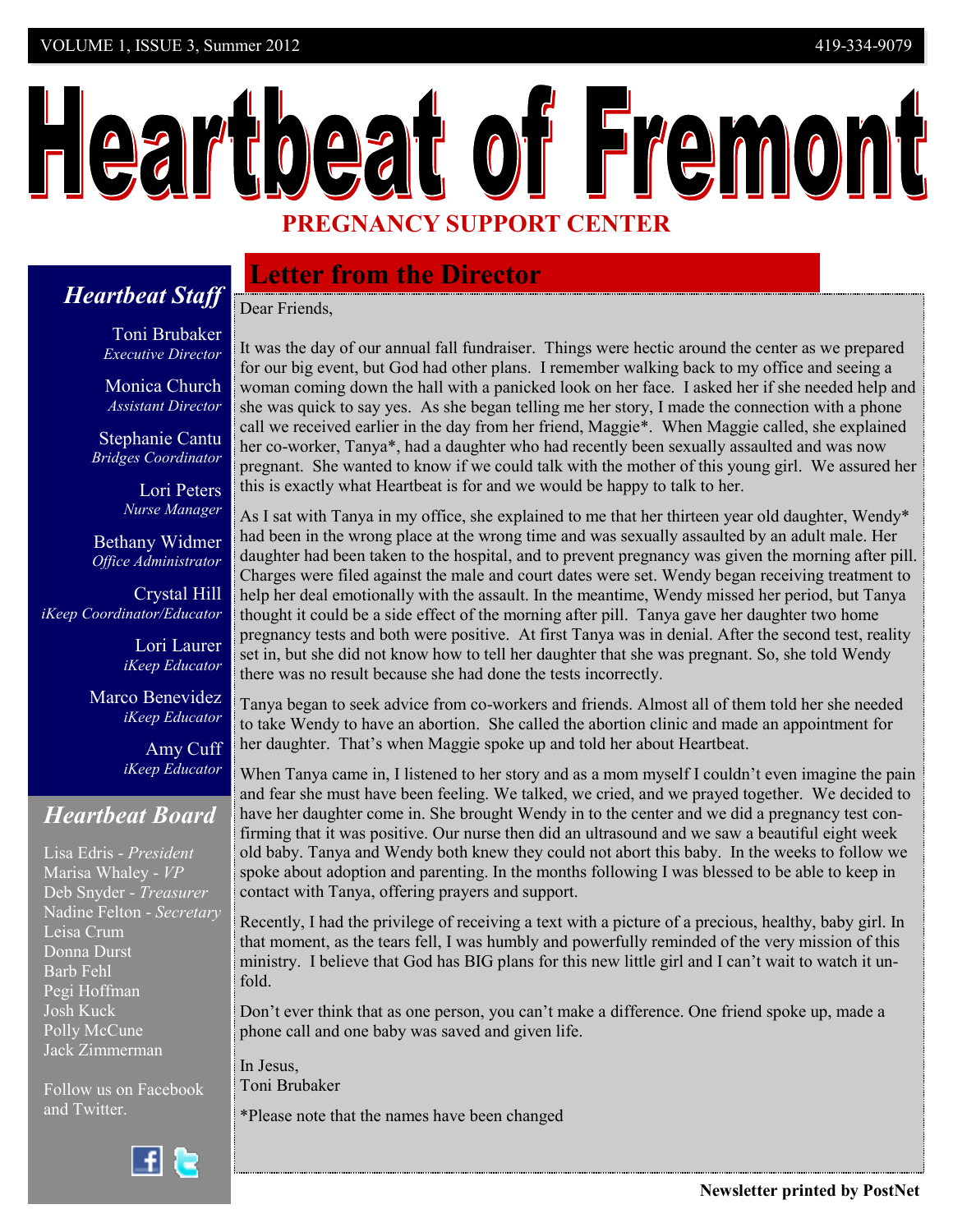## **IMPORTANT NEWS**

Upcoming Events

August 1- Volunteer Orientation 6:00 p.m. August 7- Volunteer Orientation 10:00 a.m.

August 11 - "The Cookie Classic" - A Bicycle Event With A "Sweet" Twist. This includes a classic car show and classic cookie contest. Music, food & fun! \*SEE FLYER INSERT\*

September 12-Volunteer Training 9-4 September 19-Volunteer Training 9-4

November 15- Our Annual Fall Fundraiser- Save the Date: Enjoy an evening of comedy with *Mike Williams*- back by popular demand after ten years! This is sure to be a touching and entertaining night that you will not want to miss!

#### A HUGE THANK YOU TO THE FOLLOWING PEOPLE:

Wetzel's Sewer Cleaning- Thank you so much for the big job after "*the big bathroom catastrophe"* during our Walk For Life!

# **Bridges News**

Summer is upon us yet again, and I can't believe it's almost the end of July already. This has been a nice season here at Heartbeat so far. We started off with a baby shower for the girls, which was a great idea! We all brought in finger foods and Lori Peters donated a shower cake and some decorations. We played baby shower games, and I made up a gift bag for each girl with some of our donated items. It was nice to take time to just have some fun and enjoy each other's company. Then the rest of the month we used for summer break.

We will be getting back in the groove this month. We have a lot of new girls signed up for Bridges and just had a new birth; she is a beautiful baby girl with more hair than I've ever seen on a newborn! Keep us all in your prayers as we need strength to teach and help these young girls and women every day! I am still in need of meals and speakers for our program, and if you are interested please call me at Heartbeat.

As always, I would like to give a special Thank You to the KRAAK Foundation for sponsoring the EWYL program.

Stephanie Cantu

# **iKeep Upcoming Events**

#### **Parent/Teen Presentation Teen Dating relationships August 16, 2012 beginning at 6:30 PM FREE**

According to a teen, their dating relationship can be described as: necessary, frustrating, egocentric, inspiring, a learning experience, different, work, emotional, true love, awkward, etc… According to the parent of a teen, the teen dating relationship can be described as: not needed, uncommitted, temporary, shallow, comical, hormonal, confusing, harmful, curious, etc**…**

If you are a parent of a child who is in 6th-12th grade, we invite you to come to this presentation and we encourage you to bring your teens. We will be meeting as one large group to open up the evening and then breaking into two groups (parents/teens) each led by a speaker who is knowledgeable in the area of unhealthy relationships. The goal is to gain a better understanding of the warning signs of an unhealthy relationship. We will also look at ways for parents and teens to communicate on these topics.

**For any questions regarding this events please contact : Crystal Hill, iKeep Coordinator at 419.334.9079** 

## **Sexual Integrity News**

I just wanted to let you know that our Sexual Integrity program is now up and running again! Over the last several months we have had several young women interested in our program, and six have come in to begin going through the steps to become healthy and productive individuals. As with all of our programs, we need your prayers; some of these individuals have been through so much pain and are extremely wounded. I am so excited to see what God does in each of their lives and appreciate the opportunity to be a small part in helping to administer His merciful, healing process.

Monica Church

## ATTENTION KROGER SHOPPERS…

Did you know that just by shopping at Kroger for everyday items you can raise money for Heartbeat?? It's easy; to enroll today go to www.krogercommunityrewards.com and click "enroll". Follow the instructions and when you are prompted to put in the organizations NPO number, enter 80634, and you are enrolled.

When you use your Kroger plus card, a small portion will now benefit Heartbeat. Thank you to those of you already participating in the rewards program! You are great!!!

<u> 1999 - 1999 - 1999 - 1999 - 1999 - 1999 - 1999 - 1999 - 1999 - 1999 - 1999 - 1999 - 1999 - 1999 - 1999 - 1999 - 1999 - 1999 - 1999 - 1999 - 1999 - 1999 - 1999 - 1999 - 1999 - 1999 - 1999 - 1999 - 1999 - 1999 - 1999 - 199</u>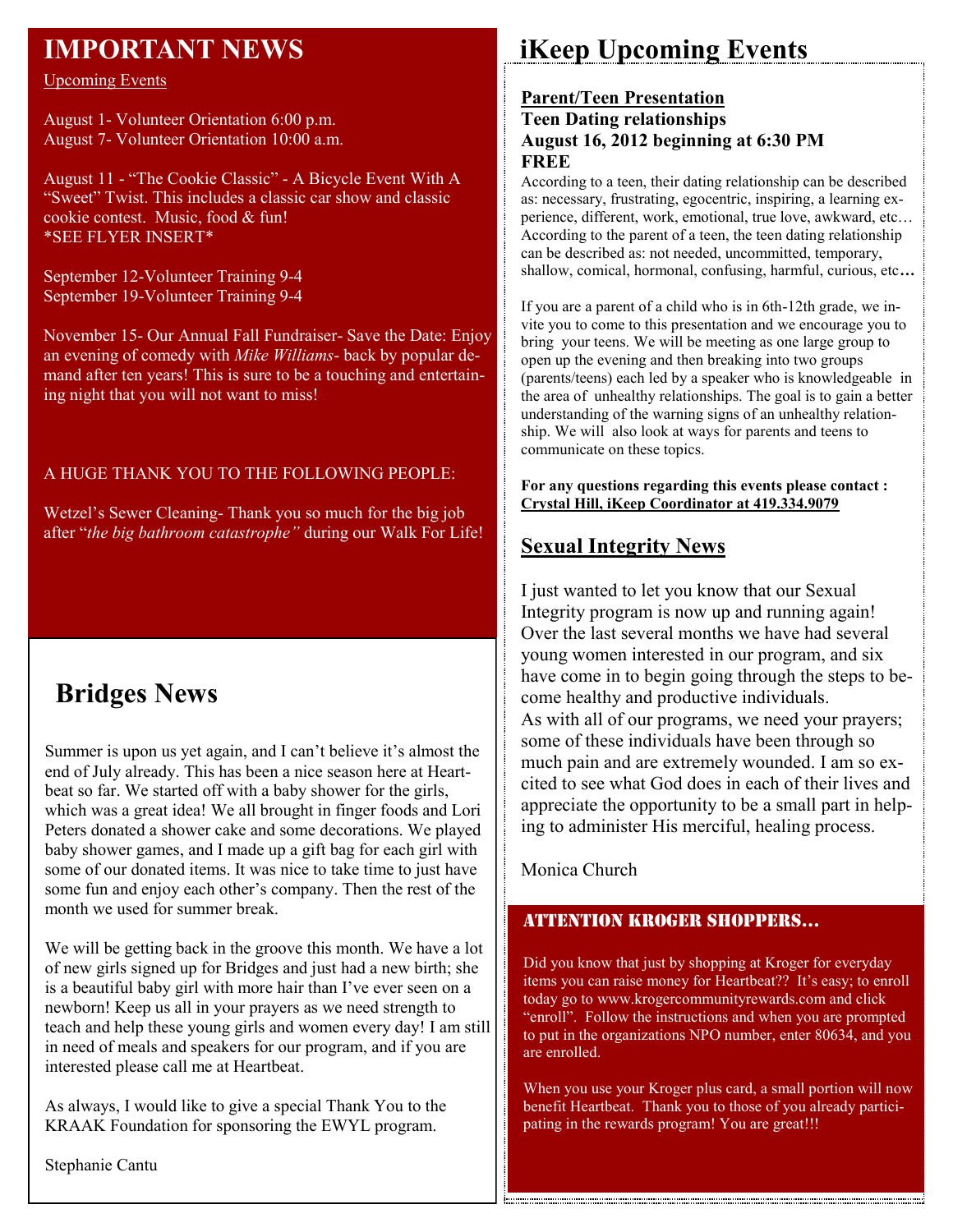# **Hope Medical News**

Who Is She?

She is 14 or 40 or somewhere in between. She is a student or unemployed or has a job or a career. She is single or she is married or she is engaged. Perhaps she is in a relationship that cannot progress or she has no idea who her "baby daddy" is for certain. Her pregnancy is planned and hoped for or unexpected and on occasion "impossible" or so she has been told. Sometimes she smiles and sometimes she cries. She is frightened and overwhelmed. She sees the image of her baby on the screen and her own heart wants to explode with joy – and some disbelief. She is wrapping her mind around the situation and the changes it will bring. She sometimes thinks it will be easy; sometimes she does not feel capable. She is alone or she has much support. She has someone with her who she trusts and can confide in or she is fearful to tell those closest to her. She is carrying her first child or she has had previous pregnancies. She has children at home; babies not carried to term; babies being raised by other families. She is in an ideal situation for this pregnancy, but why is she so disappointed? She wonders what kind of mother feels these emotions. She was raised by her mother or grandmother. She is accompanied by both parents – the product of a loving home. She has been raped or abused for which she has received therapy or counseling...or not. She goes to church regularly with her family or she has no faith, but she lets us pray for her. She has been here before, or she was referred by a friend. Sometimes she seeks us through the phone book or by way of the computer. She feels comfortable. She appreciates having someone to talk with in a caring, nonjudgmental environment. She is glad we are here for her. She is the recipient of your prayers and your support. She will not forget Hope Medical.

Lori Peters- Nurse Manager

## Walk For Life Update

A Huge *Thanks* to everyone who came and walked or sponsored a walker in this year's event. The day was beautiful and many attended on May 12th. The atmosphere was abuzz with talk of the sunshine, the children whose smiling faces were being painted in many bright colors, and delicious cookies on the refreshment table. We were able to raise over \$24,000 this year with 29 churches represented, 39 area businesses, and 6 groups of teens all helping to promote, advertise or raise money. The board and staff of Heartbeat/Hope Medical Center are so thankful to all of you!

#### **Congratulations to our top walkers!**

Top 3 Youth Walkers:

Blake Stinson, Laura Szymanowski and Darrin Barlow

Top 10 Walkers:

Donna Durst, Blake Stinson, Vicki Hoffman, Laura Syzmanowski, Liz Peck, Lori Peters, Darrin Barlow, Amy Snyder, Deb Snyder and Lori Laurer

## **THANK YOU!!!!!!!**

*Matthew 25:40 "The king will reply ' I tell you the truth, whatever you did for one of the least of these brothers of mine, you did for me.'*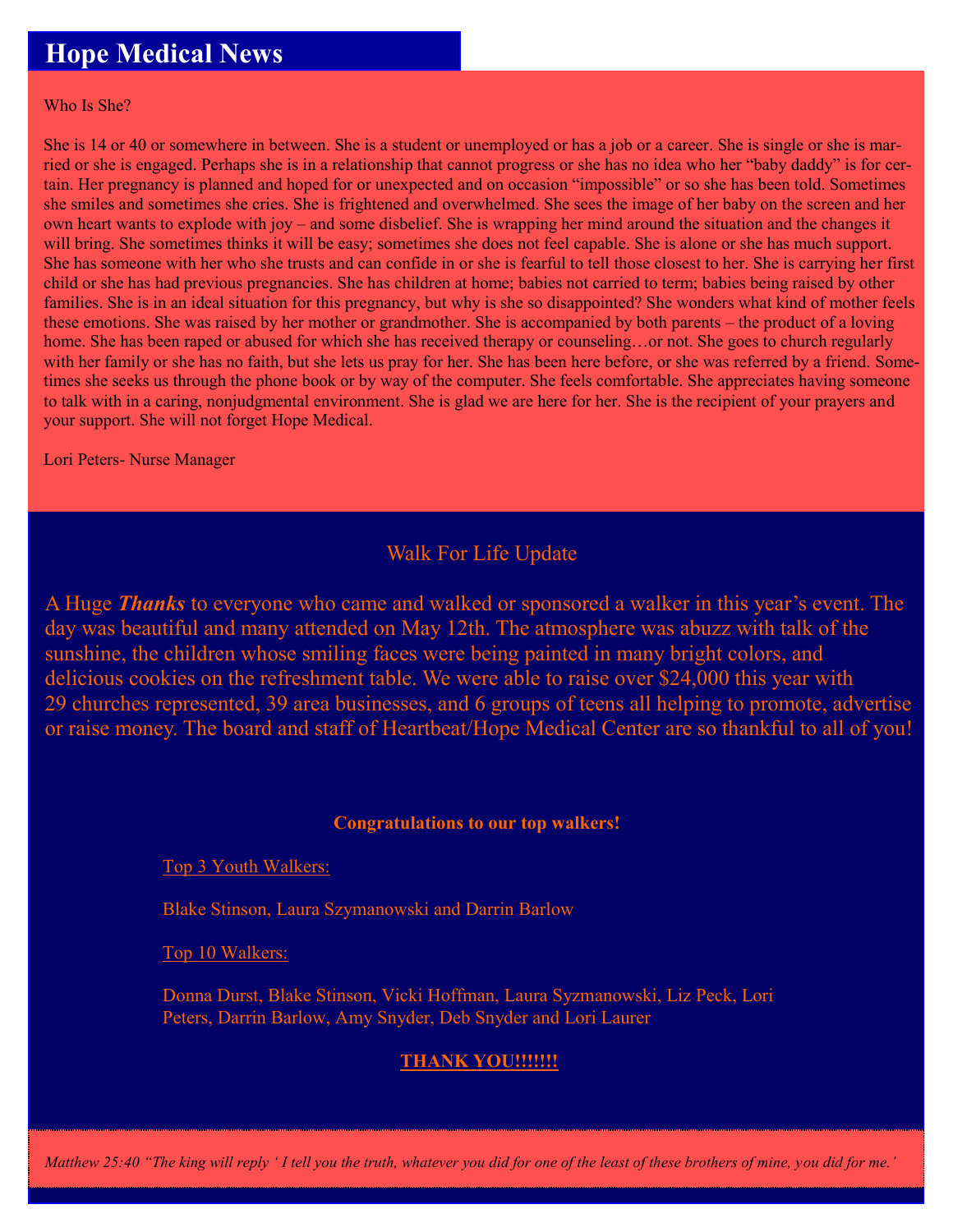#### **2012 Day Sponsors**

| March 3rd         | Harland and Marie Green                            | <b>Matthew David Green</b>                          |
|-------------------|----------------------------------------------------|-----------------------------------------------------|
| May 4th           | Brian & Amber Feeney                               | Ruby Schabel's<br><b>Birthday</b>                   |
| May 13th          | Ted & Lisa LeJeune                                 | <b>Wedding Anniversary</b>                          |
| May 18th          | Kevin & Deb Snyder                                 | <b>Wedding Anniversary</b>                          |
| May 20th          | Jack & Loraine Zimmerman                           | <b>Wedding Anniversary</b>                          |
| June 15th         | <b>Sacred Heart Altar Rosary Society</b>           | <b>Feast of the Sacred</b><br><b>Heart of Jesus</b> |
| June 16th         | <b>Pat Picciuto</b>                                | <b>Birthday</b>                                     |
| July 4th          | <b>American Patriots Against Government Excess</b> | <b>Independence Day</b>                             |
| <b>August 4th</b> | Scott & Bethany Widmer                             | <b>Wedding Anniversary</b>                          |
| August 20th       | Martha Hall                                        | In Memory of Lucy<br>Fazzini                        |
| August 21st       | Dave & Mary Ann Young                              | Brad Young's Birthday                               |
| September 4th     | <b>Donna Durst</b>                                 | Sarah Durst's Birthday                              |
| September 8th     | St. Mary's of Millersville Rosary Altar Society    |                                                     |
| September 12th    | Dave & Mary Ann Young                              | Doug Young's Birthday                               |
| November 14th     | Samantha, Emma, & Sophia Widmer                    | <b>International Girl's Day</b>                     |
| December 20th     | Brian & Amber Feeney                               | Ally Feeney's Birthday                              |
|                   | December 22nd Dr. John & Diane Roush               | <b>Wedding Anniversary</b>                          |

If you have any questions about the Sponsor a Day program or if you're interested in choosing a day to sponsor for 2012, please call the office at 419-334-9079. You can also e-mail us at [director@heartfre.com](mailto:director@heartfre.com) with the phrase "Sponsor a Day" in the subject line. Thank you!

## **Heartbeat of Fremont Volunteers Needed**

- **Bridges Advocate**
- $\Box$  Church Liaison
- Events Committee

 $\Box$  Office Support or Receptionist **Prayer Ministry** Event Assistants

RN'S and LPN'S

Name: Street:  $City:$   $\qquad \qquad \qquad$  State:  $\qquad \qquad$   $\qquad \qquad$  Zip:  $\qquad \qquad$ 

Phone Number: Email:

Would you like to volunteer? We are currently looking for the above help (please check all that interest you): Other skills you may have:

Please send to: Heartbeat of Fremont 1209 Oak Harbor Rd Fremont, Ohio 43420

Comments or Questions? Call 419.334.9079 CLIP AND SEND

# **2012 Year to Date Statistics**

| <b>Pregnancy Support Center</b>       |     |
|---------------------------------------|-----|
| <b>Total Clients Served</b>           | 145 |
| <b>New Clients</b>                    | 30  |
| <b>Repeat Clients</b>                 | 25  |
| <b>Pregnancy Tests Performed</b>      | 49  |
| <b>Positive Test Results</b>          | 30  |
| <b>Negative Test Results</b>          | 19  |
| <b>Ultrasounds</b>                    | 19  |
| Miscellaneous Items                   | 36  |
| Phone, E-mail or Text Contacts        | 32  |
| Office - Follow up Counseling         | 19  |
| Phone - Follow up Counseling          | 35  |
|                                       |     |
| <b>Heart Program</b>                  |     |
| <b>Total Clients in Program</b>       | 0   |
|                                       |     |
| <b>Bridges Program</b>                |     |
| Total girls in program                | 33  |
| Total guys in Father Factor           |     |
| Cards sent/calls made/visits          | 97  |
| Large baby furniture issued           | 5   |
| Small baby furniture issued           | 11  |
| Clothing items issued                 | 184 |
| Baby supplies/diapers issued          | 96  |
| <b>Total Clients served at Center</b> | 789 |
|                                       |     |
| <b>Sexual Integrity Program</b>       | 6   |
|                                       |     |
| <b>iKeep Abstinence Program</b>       |     |
| <b>Total Presentations</b>            | 28  |
| <b>Total Attendance</b>               | 602 |

Volunteer Opportunities are needed more now than ever. We are asking our volunteers to come in during operational hours (See training dates in the upcoming events column). If you are interested please call the office and ask to speak with Toni. Thanks!